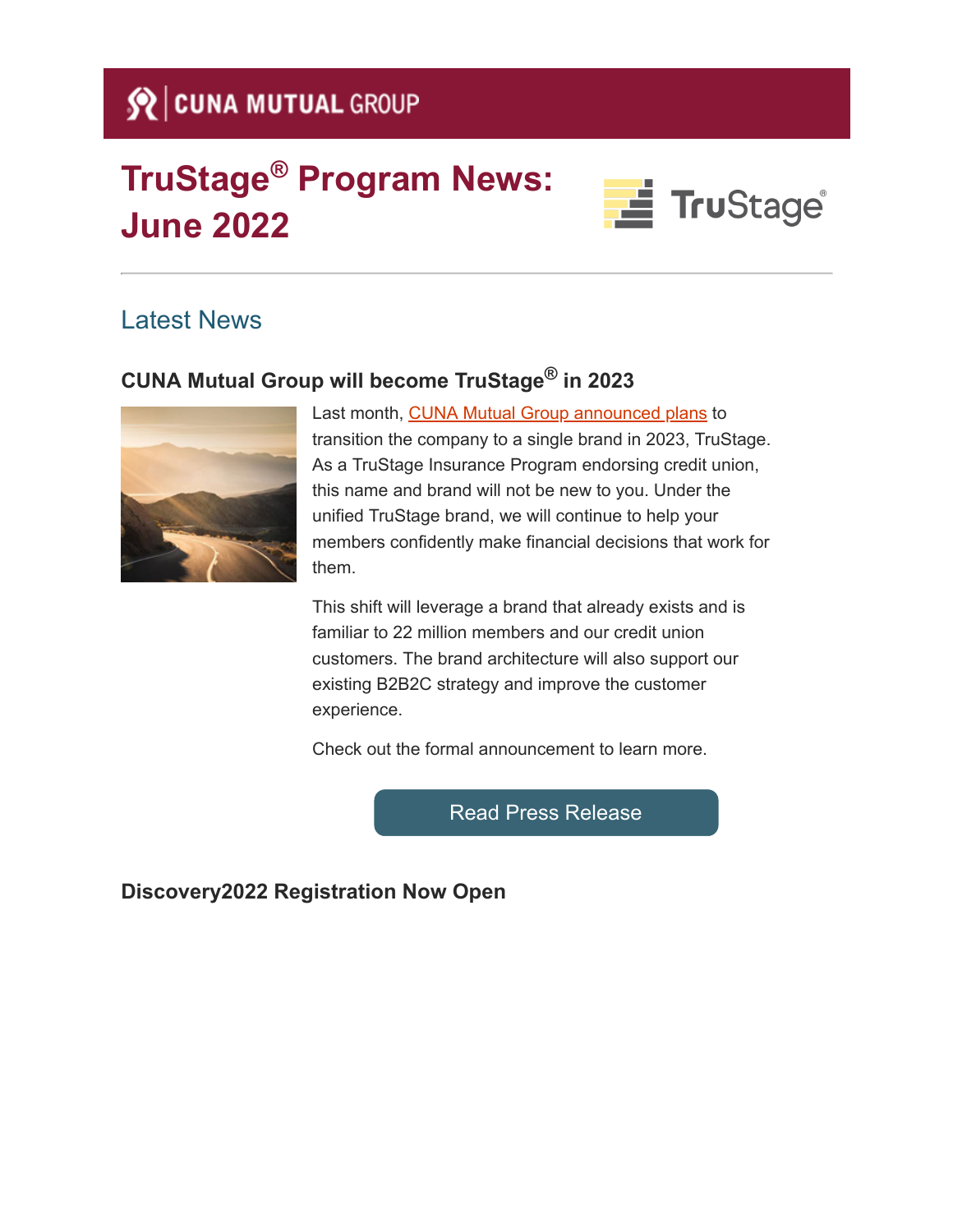## **Discovery AUG 11 2022**

Strategic planning is right around the corner and our annual Discovery conference is just what credit union leaders need to help spark those planning discussions. Join us on **August 11, 9:00 AM – 4:00 PM CT** for a day of sought-after topics, including:

- The economy and its impact on credit unions
- Overdraft programs and best practices
- Credit unions and cryptocurrencies
- Creating a strong culture in a remote environment, and many more

Don't miss out — register today!

[Register Now](https://click.cunamutual-email.com/?qs=2babac353674427442f973c5d7cea1c63d7827b228f452bc29129a06d597233b2b75f55acd840429db60299f908fcfb76df0949117c9bde13f329c0dff4dbb8c)

#### **[DYNAMIC CONTENT SECTION]**

### Program Announcements

#### **Accidental Death & Dismemberment (AD&D) Media Assets Available**



Strengthen your credit union's TruStage AD&D Insurance Program by promoting the supplemental Cancer, Heart Attack and Stroke Rider policies to your membership.

AD&D rider web banners, web copy, and more are now searchable by keyword within the **[TruStage Media Center](https://click.cunamutual-email.com/?qs=2babac353674427409a9001000255a7443056dbafab810c74f241f25dd80054c8de776fad1687e397fb148f1efa3a56623ede7fcf0e635ab12136f0a3924eaea)**. By typing in the keywords "CHS" or "rider" or a combination of the two into the Search bar, you can index all available AD&D rider media content.

Get these digital assets to help promote the AD&D program to your members.

[Visit the Media Center](https://click.cunamutual-email.com/?qs=2babac353674427415313464bb07aab93c1e69904d19f779655939cd1759a36e59c49f289c738084c69e12cc60df7502d9dd28f0b58dfee1c79149be47e9b6b2)

\*Not available in all states. Check with your account team.

**[END DYNAMIC CONTENT SECTION]**

## Industry Insights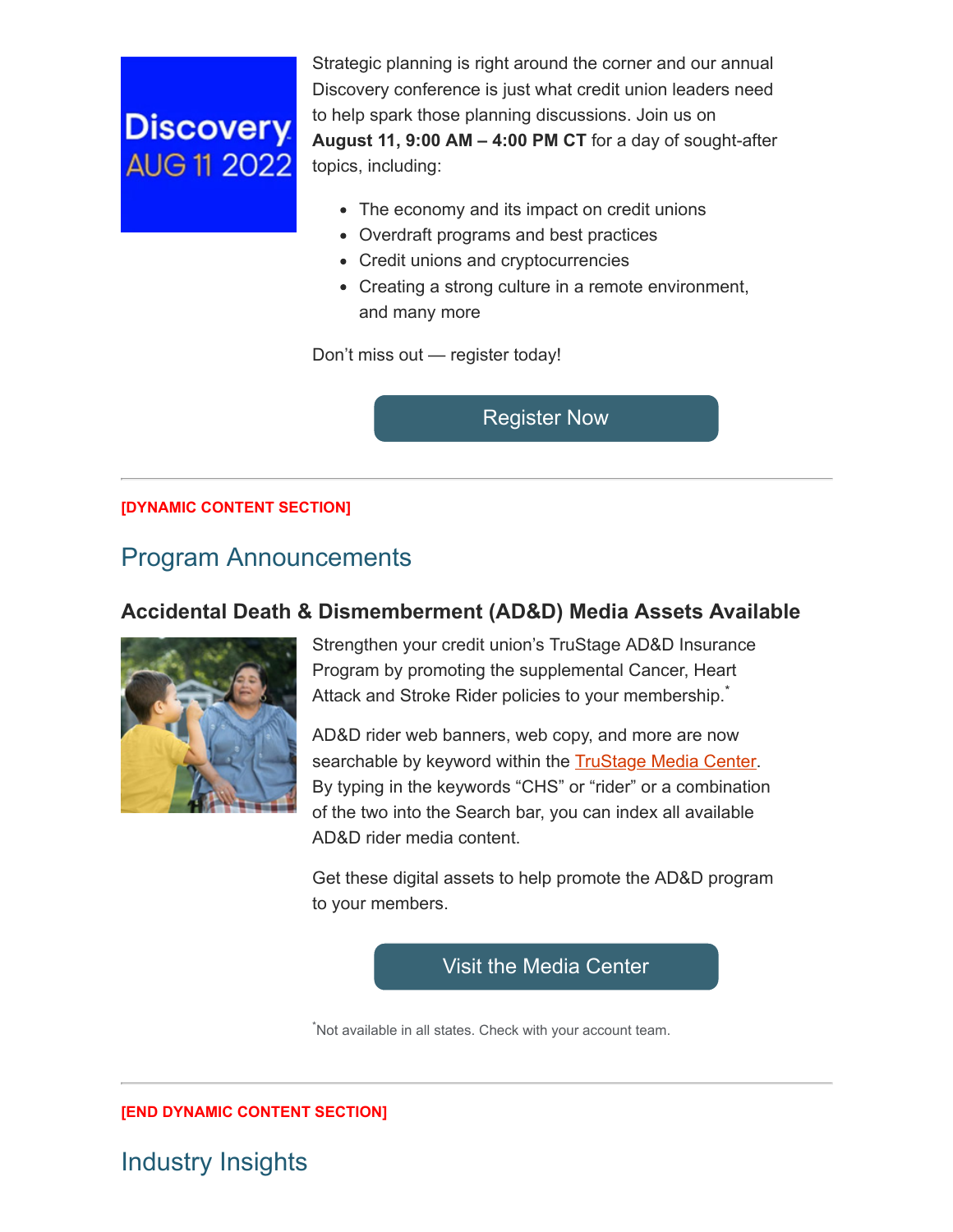### **TruStage Helps Deepen Member Experience Through Refreshed AD&D Product**



Veridian Insurance, a subsidiary of Veridian Credit Union, turned to TruStage to maintain its reputation for offering simplistic answers to complex questions, and to continue delivering AD&D coverage to credit union members. Learn why the recently overhauled AD&D product, with new features based on in-depth member research and credit union collaboration, helped make their decision an easy one.

[Read On](https://click.cunamutual-email.com/?qs=2babac35367442741f062bd965c5b43aed2a348591e01eb250baabae0be80fa4377f2b93cdb2d54504c9232e029c652dd09f9dd88abe36ae1cfe976022d73863)

#### **Optimize A Digital-First Approach with the Right Channel Mix**



Your members aren't just looking for a great digital experience; they're looking for seamless, channel-less, personalized experiences that put them in control. They're searching for a just-right mix of digital and non-digital solutions that make it simple for them accomplish their goals.

The eBook, *Digital First Doesn't Mean Digital Only*, by **Jeff Dillon, CUNA Mutual Group's Vice President, Digital,** includes a Filene Research Institute report that focuses on six emerging technology trends and challenges that credit unions must address.

Don't let "digital first" become an empty slogan. Build member connections with the right channel mix.

#### [See eBook Highlights](https://click.cunamutual-email.com/?qs=2babac3536744274b8927c25835377887396cd8cca96af27978e3a4ba4bd4cc35b55af13f36e8bbb7813d08261df5c01f16c91f54456fd3b0823a769e9ed400a)

#### **TruStage Resource Center<sup>1</sup>**

- [View Member Mailing](https://click.cunamutual-email.com/?qs=2babac3536744274b590cc884a5b94bba4458ea7471807df4c77a0923efa6fea21d9e5b8c6e43c95575de642e63cda39e87dd420e77d833091beb3b12331c4a4) Samples
- [Get Multimedia Marketing](https://click.cunamutual-email.com/?qs=2babac3536744274d3ebea20bc8ff8fc903d1fa540c9da8d68cde9cf499c310871d07d2bc24f666f97ab766d71c67740f0b39a50782f0dd7ed262188ff02994d) Materials
- [Run Your Program](https://click.cunamutual-email.com/?qs=2babac3536744274c58c0eff4f97a1b1a3ae24b303f4c4827d71e47adf223b6383ad184e02850900361edfd4bb4c384316268876c4cc2327f407207f07a02035) Results

#### **Previous Editions**

- <u>[May](https://click.cunamutual-email.com/?qs=2babac3536744274724791474d1587a7beb80bb8a29ccc27cda0c1aa666f924d687410fc6a12b7a093c0d79f8f3f205552653e1cde880c68246d03b9acc5fb19)</u>
- <u>[April](https://click.cunamutual-email.com/?qs=2babac35367442747554b2cf30364ea02acc1bae1f3448df2e1139ad3e71d94b435c48e9ca21a9894eb6d183d5d5cc84ecb638b9b69bc6b60cb1e2ff14975ce5)</u>
- [March](https://click.cunamutual-email.com/?qs=2babac3536744274bbd77d59cba5e5b4dd79bc985690c2a9c86f0af99ce737fd0c9c2a067934d0d0fc3841e3dc41f340f2e2c6253c70c74665a6b1b32bc5f995)